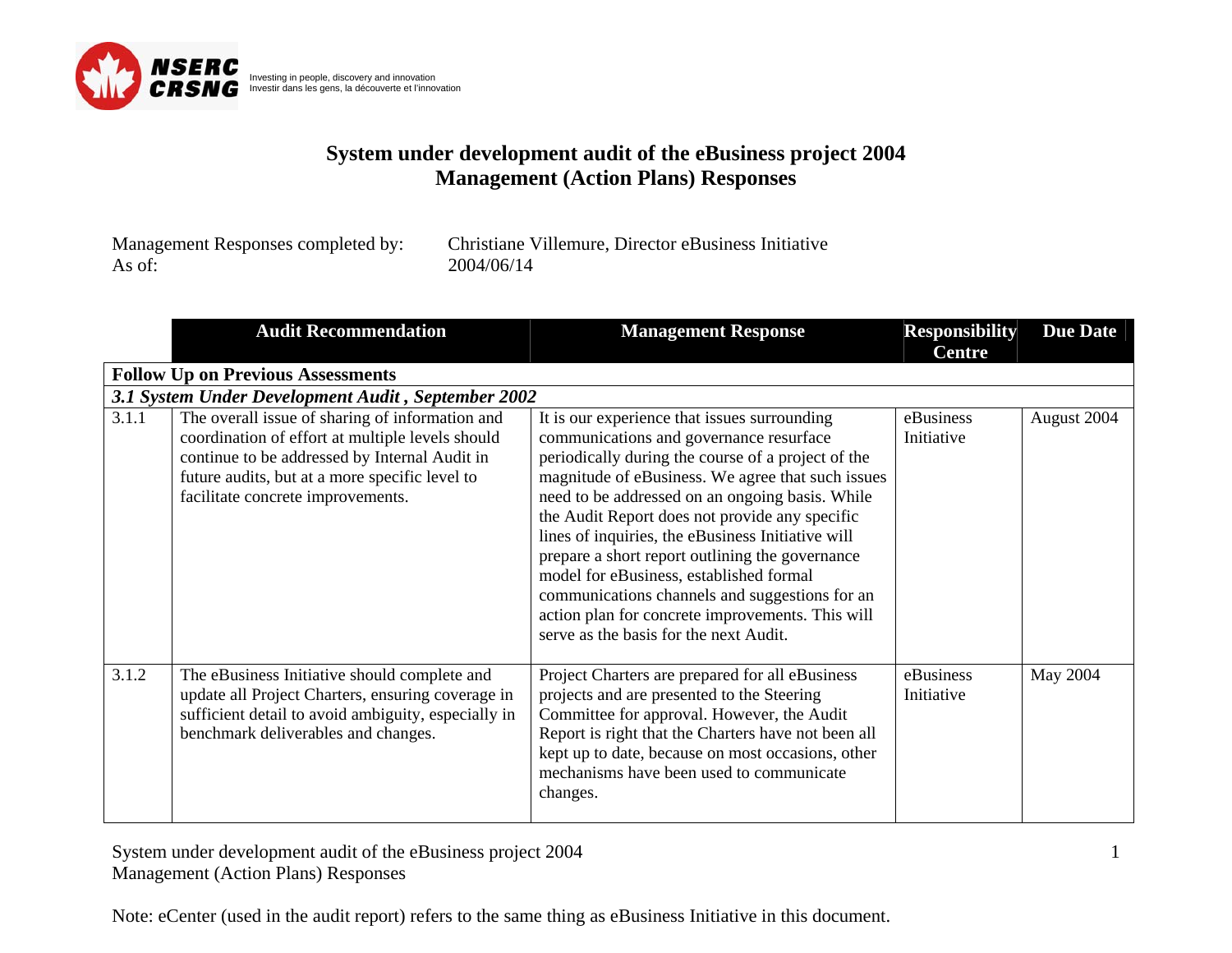

|       | <b>Audit Recommendation</b>                                                                                                                   | <b>Management Response</b>                                                                                                                                                                                                                                                                                                                                                                                                                                                                                                                                                                                                                                                                                                                                                                                                                                                                                                                                                                                                                                                                                                                     | <b>Responsibility</b><br><b>Centre</b> | <b>Due Date</b> |
|-------|-----------------------------------------------------------------------------------------------------------------------------------------------|------------------------------------------------------------------------------------------------------------------------------------------------------------------------------------------------------------------------------------------------------------------------------------------------------------------------------------------------------------------------------------------------------------------------------------------------------------------------------------------------------------------------------------------------------------------------------------------------------------------------------------------------------------------------------------------------------------------------------------------------------------------------------------------------------------------------------------------------------------------------------------------------------------------------------------------------------------------------------------------------------------------------------------------------------------------------------------------------------------------------------------------------|----------------------------------------|-----------------|
|       |                                                                                                                                               | eBusiness will put in place a standing agenda item<br>for the monthly meeting of the Steering<br>Committee to report on progress, including scope,<br>timeline and deliverable changes; additional<br>information about projects as it becomes<br>available; and adjustments made to projects. All<br>this information will be maintained in the Project<br>Charters, which will be updated and recirculated<br>as needed.                                                                                                                                                                                                                                                                                                                                                                                                                                                                                                                                                                                                                                                                                                                     |                                        |                 |
| 3.1.3 | The eBusiness Initiative should ensure that<br>approved changes are implemented as approved<br>and not subsequently altered without approval. | A sign-off process by all project stakeholders was<br>introduced at the beginning of the eBusiness<br>initiative with the goal of obtaining a better<br>control on project scope and deliverables. The<br>observations of the Audit Report are correct in<br>saying that in several instances, requirements have<br>been changed or expanded after having been<br>approved. The source of this problem is not due to<br>a lack of the proper control mechanisms (proper<br>escalation thresholds have been identified as part<br>of the Project Management Framework), but<br>rather to a lack of understanding of the impacts of<br>changing the requirements after sign-off.<br>A more detailed procedure and proper<br>expectations will be formulated for staff to report<br>changes officially in the future. The challenge in<br>this is not the development of the procedure itself<br>but in sensitizing staff about the fact that<br>requirements definition is a defined task in<br>projects with a defined timeframe that must be<br>respected to maintain the ability to meet the<br>deadline. A carefully-developed communication | eBusiness<br>Initiative                | Sept 2004       |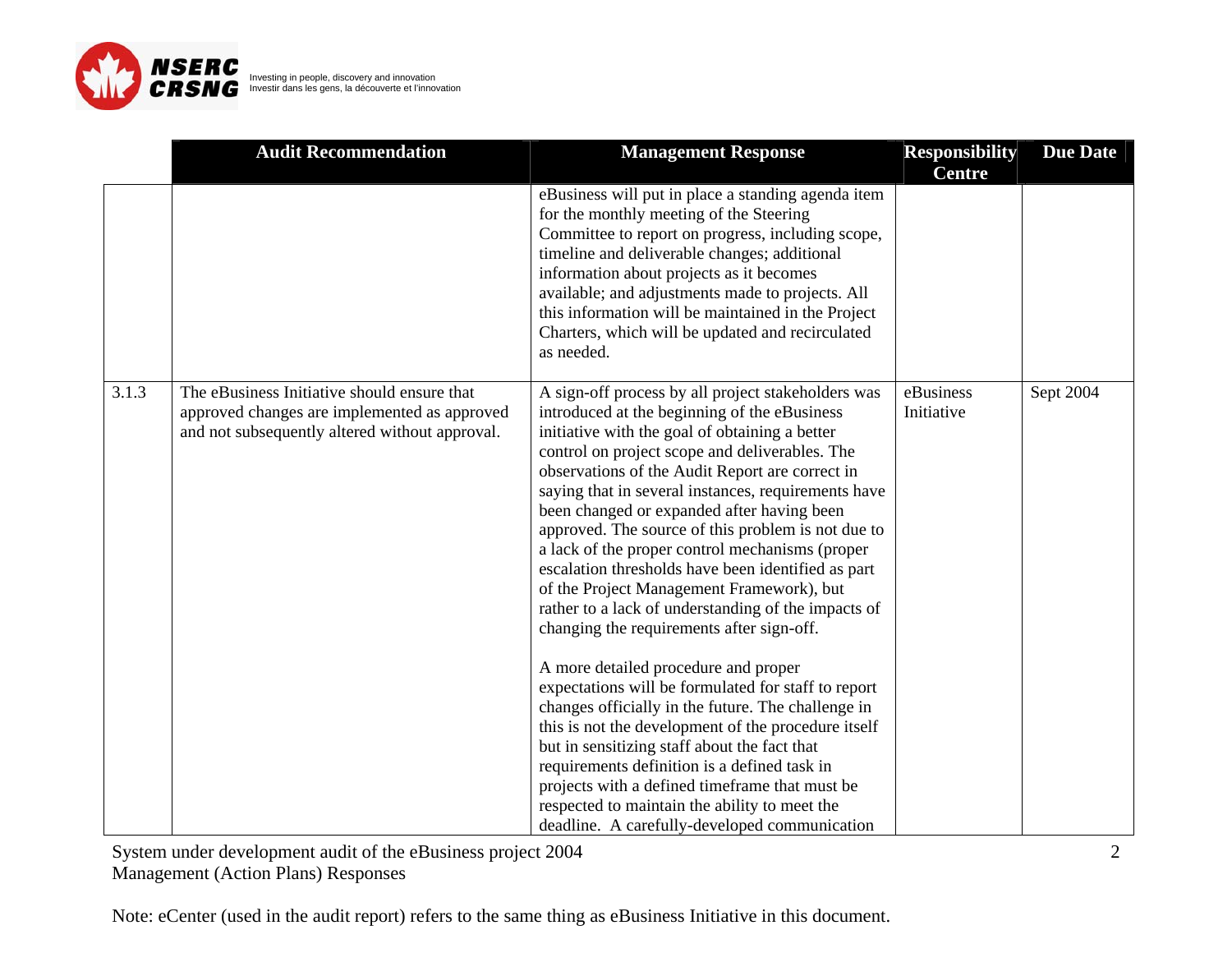

|       | <b>Audit Recommendation</b>                                | <b>Management Response</b>                                                                                                                                                                                                                                                                                                                                                                                                                                                                                                                                                                                                                                   | <b>Responsibility</b>   | <b>Due Date</b> |
|-------|------------------------------------------------------------|--------------------------------------------------------------------------------------------------------------------------------------------------------------------------------------------------------------------------------------------------------------------------------------------------------------------------------------------------------------------------------------------------------------------------------------------------------------------------------------------------------------------------------------------------------------------------------------------------------------------------------------------------------------|-------------------------|-----------------|
|       |                                                            |                                                                                                                                                                                                                                                                                                                                                                                                                                                                                                                                                                                                                                                              | <b>Centre</b>           |                 |
|       |                                                            | plan will accompany the new procedure to<br>highlight the greater benefits and the requirements<br>associated with this procedure.<br>This is related to recommendation 5.2.1.2                                                                                                                                                                                                                                                                                                                                                                                                                                                                              |                         |                 |
|       | 3.2 eSubmission Project Post-Mortem, April 2003            |                                                                                                                                                                                                                                                                                                                                                                                                                                                                                                                                                                                                                                                              |                         |                 |
| 3.2.1 | The Project Management Framework should be<br>implemented. | The Project Management Framework has been in<br>use since its development in February 2003. Its<br>implementation involves introducing many project<br>management principles which are new at NSERC.<br>Implementation has been gradual since February<br>2003 and will continue until fully completed.<br>Done to date:                                                                                                                                                                                                                                                                                                                                     | eBusiness<br>Initiative |                 |
|       |                                                            | Templates have been developed for all<br>documentation aspects associated with the<br>Framework, except for the "completion<br>report," to ensure consistency in reporting<br>on all relevant aspects of a given project.<br>These are all currently in use.<br>A pre-defined project work breakdown<br>structure (WBS) is used as a basis to<br>develop all project plans. Once project<br>plans are developed by the individual<br>managers, they are automatically rolled-<br>up into the Master Plan by the Project<br>Integrator.<br>Cost tracking, including actual time spent<br>on projects by team members and capital<br>versus non-capital costs. |                         |                 |
|       |                                                            | To be completed:<br>Develop the Project Completion Report<br>template, and implement its use, including                                                                                                                                                                                                                                                                                                                                                                                                                                                                                                                                                      |                         | Oct 2004        |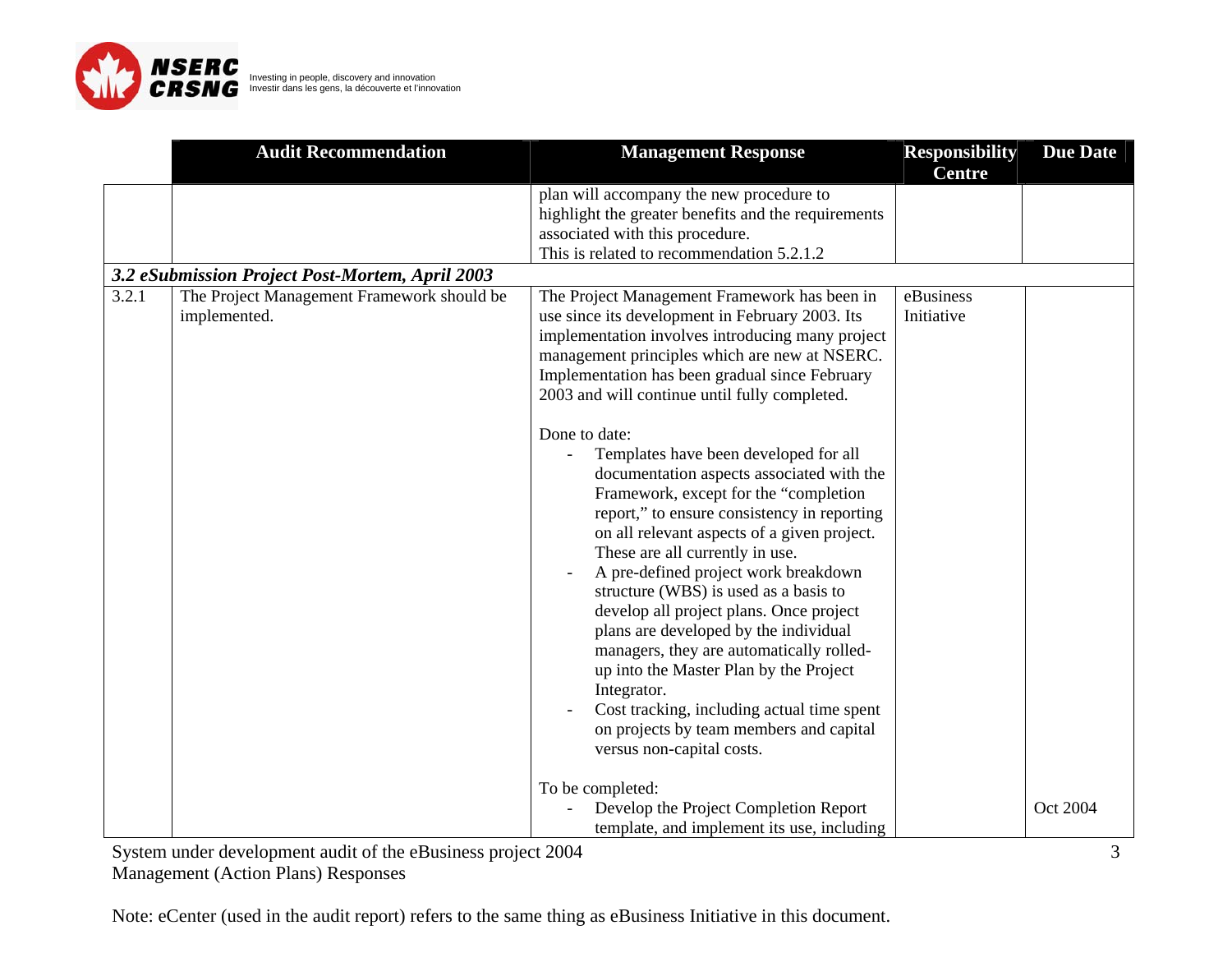

|       | <b>Audit Recommendation</b>                                                                                                                                                    | <b>Management Response</b>                                                                                                                                                                                                                                                                                                                                                  | <b>Responsibility</b><br><b>Centre</b> | <b>Due Date</b>                                       |
|-------|--------------------------------------------------------------------------------------------------------------------------------------------------------------------------------|-----------------------------------------------------------------------------------------------------------------------------------------------------------------------------------------------------------------------------------------------------------------------------------------------------------------------------------------------------------------------------|----------------------------------------|-------------------------------------------------------|
|       |                                                                                                                                                                                | proper sign-off by project stakeholders.<br>All projects need to adjust to the formal<br>project plan WBS structure and be kept<br>up-to-date by project managers. Proper<br>dependencies and critical path need to be<br>recorded.<br>Implementation of the phase gate approval<br>process.<br>Full implementation of the progress<br>reporting process, for all projects. |                                        | End-Aug<br>2004<br>End-Aug<br>2004<br>End-Aug<br>2004 |
| 3.2.2 | NSERC management should be kept informed of<br>implementation progress and should follow up as<br>appropriate.                                                                 | Agreed. Management Committee will be kept<br>informed of progress via formal reporting to the<br>eBusiness Steering Committee.                                                                                                                                                                                                                                              | eBusiness<br>Initiative                | Ongoing                                               |
| 3.2.3 | The eBusiness Initiative should ensure that<br>estimates are prepared for all eBusiness project<br>components, kept up-to-date and made available<br>to the Project Scheduler. | This is currently being carried out and will need to<br>be conducted on an ongoing basis throughout the<br>project.                                                                                                                                                                                                                                                         | eBusiness/ISD                          | Ongoing                                               |
| 3.2.4 | The eBusiness Initiative, based on the experience<br>of the pilot, should implement cost tracking as<br>soon as possible.                                                      | This has been done as of April $1st$ , 2004, to<br>coincide with the beginning of the fiscal year.                                                                                                                                                                                                                                                                          | eBusiness<br>Initiative                | complete                                              |
| 3.2.5 | The eBusiness Initiative should ensure that all<br>staff doing process transformation are adequately<br>trained.                                                               | There are two components to this<br>recommendation. First, sufficient time needs to be<br>allocated to conduct process transformation<br>activities and second, expertise needs to be<br>available.<br>In December 2003, a new project manager was<br>hired and given the specific mandate to lead the<br>business process redesign. With the goal of                       | eBusiness<br>Initiative                | Oct 2004                                              |

System under development audit of the eBusiness project 2004

Management (Action Plans) Responses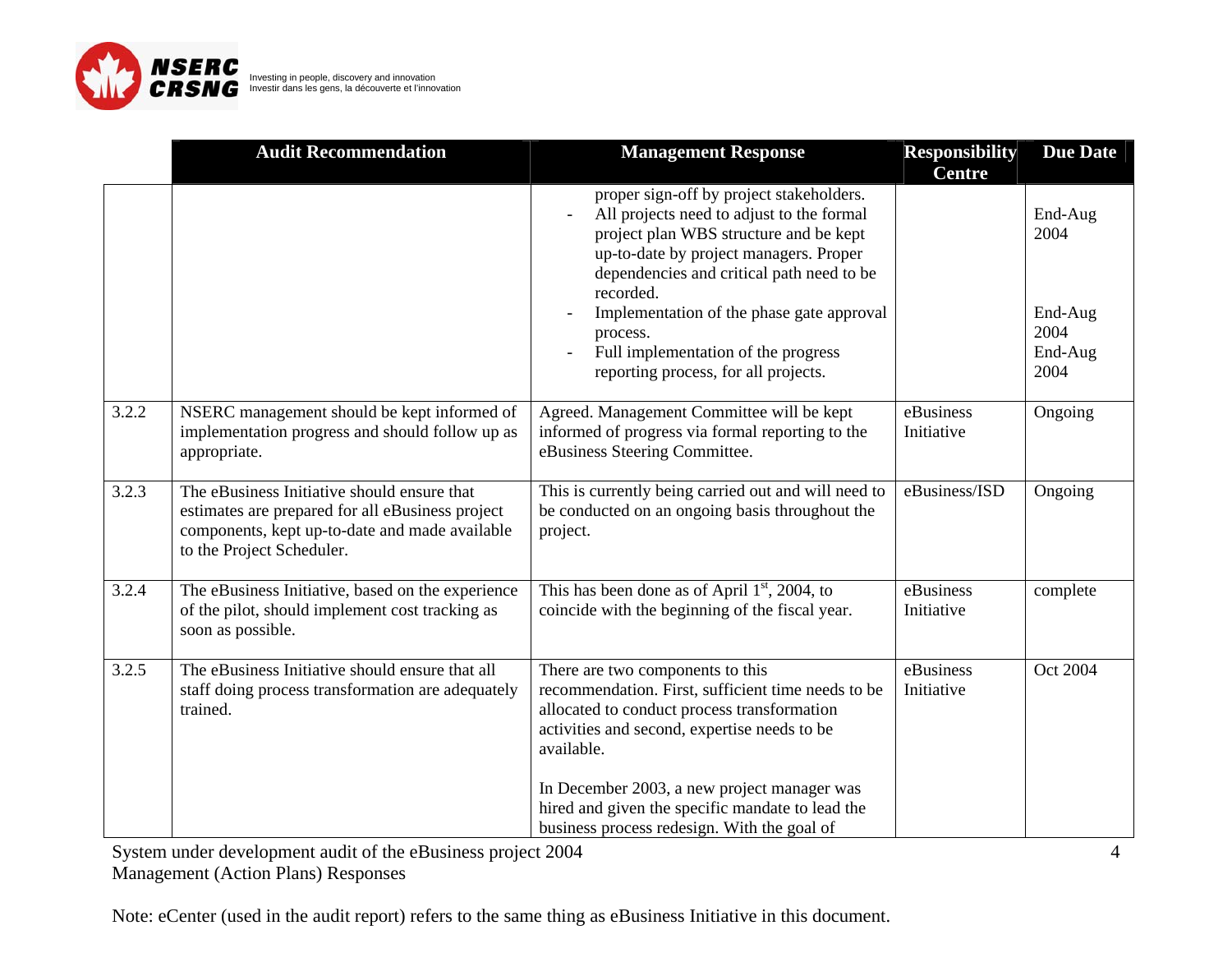

|       | <b>Audit Recommendation</b>                                                                                                                                                                                                                                                                                                                                                                                        | <b>Management Response</b>                                                                                                                                                                                                                                                                                                                                                                                                                                                                                                                                                                                                                                                                                                                                                                                                         | <b>Responsibility</b><br><b>Centre</b> | <b>Due Date</b> |
|-------|--------------------------------------------------------------------------------------------------------------------------------------------------------------------------------------------------------------------------------------------------------------------------------------------------------------------------------------------------------------------------------------------------------------------|------------------------------------------------------------------------------------------------------------------------------------------------------------------------------------------------------------------------------------------------------------------------------------------------------------------------------------------------------------------------------------------------------------------------------------------------------------------------------------------------------------------------------------------------------------------------------------------------------------------------------------------------------------------------------------------------------------------------------------------------------------------------------------------------------------------------------------|----------------------------------------|-----------------|
|       |                                                                                                                                                                                                                                                                                                                                                                                                                    | developing resident expertise in the matter, this<br>individual has received the following training so<br>far:<br>- Change management (along with the entire<br>eBusiness Initiative)<br>- Work Improvement through Process Redesign<br>and Simplification (two-day course).<br>More advanced training is planned in business<br>process redesign and specialized expertise will be<br>brought in to conduct specific portions of the work<br>when necessary.<br>Another important mechanism to develop internal<br>expertise is to foster the exchange of staff between<br>the eBusiness division and other divisions of<br>NSERC. This ensures a transfer of knowledge<br>about the eBusiness transformation requirements<br>and provides divisions with individuals who have<br>previous involvement in transforming processes. |                                        |                 |
| 3.2.6 | The eBusiness Initiative, in close collaboration<br>with ISD, should establish a policy regarding the<br>recording and resolution of requests, including<br>notifications of complaints, problems and issues.<br>This policy should be unambiguous as to<br>objectives and responsibilities, and should be<br>brief. This policy should not be limited to<br>eBusiness but extend to all NSERC IT<br>applications. | A user group has recently been formed to ensure<br>the management and maintenance of the<br>eSubmission service. This group will use criteria<br>for categorizing requests, which have been<br>defined and approved by the Steering Committee.<br>This group will also review the helpdesk log<br>(complaints, frequent problems/issues and<br>suggestions for enhancements). Preliminary roles<br>and responsibilities have been drafted for review<br>by the user group. In the first stage of operations,<br>the user group will:<br>- finalize its mandate, including roles and                                                                                                                                                                                                                                                | eBusiness<br>Initiative                | Sept 2004       |

System under development audit of the eBusiness project 2004

Management (Action Plans) Responses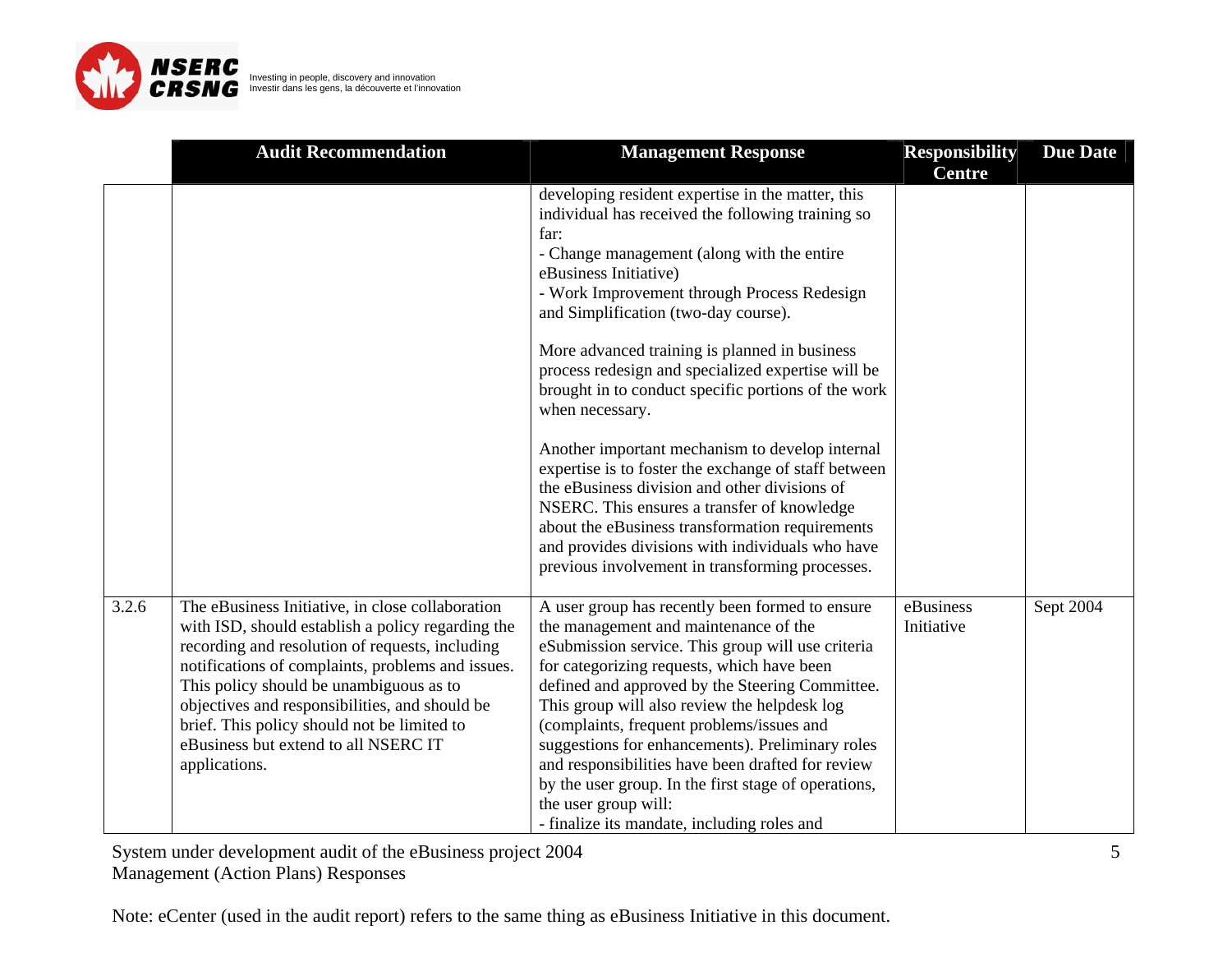

| <b>Audit Recommendation</b> | <b>Management Response</b>                                                                                                                                                                                                                                                                                                                                                                                                                                                                                                                                                                                                                                                                                                                                                                                                                                                                                                                                                                                                                                             | <b>Responsibility</b> | <b>Due Date</b> |
|-----------------------------|------------------------------------------------------------------------------------------------------------------------------------------------------------------------------------------------------------------------------------------------------------------------------------------------------------------------------------------------------------------------------------------------------------------------------------------------------------------------------------------------------------------------------------------------------------------------------------------------------------------------------------------------------------------------------------------------------------------------------------------------------------------------------------------------------------------------------------------------------------------------------------------------------------------------------------------------------------------------------------------------------------------------------------------------------------------------|-----------------------|-----------------|
|                             | responsibilities;<br>- define a process for recording, prioritizing and<br>resolving requests;<br>- determine a schedule for timely resolution of<br>requests; and<br>- determine proper linkages with other existing<br>processes (see below).<br>All this will be modeled against the NAMIS user<br>group management process, which is established<br>and has proven its effectiveness. This will also be<br>applied to other eServices as they are delivered.<br>Procedures developed to date:<br>- The Remedy Call Tracking system tracks and<br>logs the external support calls (or e-mails) and<br>assists in ensuring the closure of all calls. Calls<br>which require the system or a process to be<br>addressed are then forwarded to the QA team for<br>entry into Rational where it will be prioritized and<br>tracked.<br>- Calls which are "notification of complaints" are<br>generally addressed and followed-up by senior<br>project management staff. A formal process on<br>management of complaints would further<br>strengthen the existing model. | <b>Centre</b>         |                 |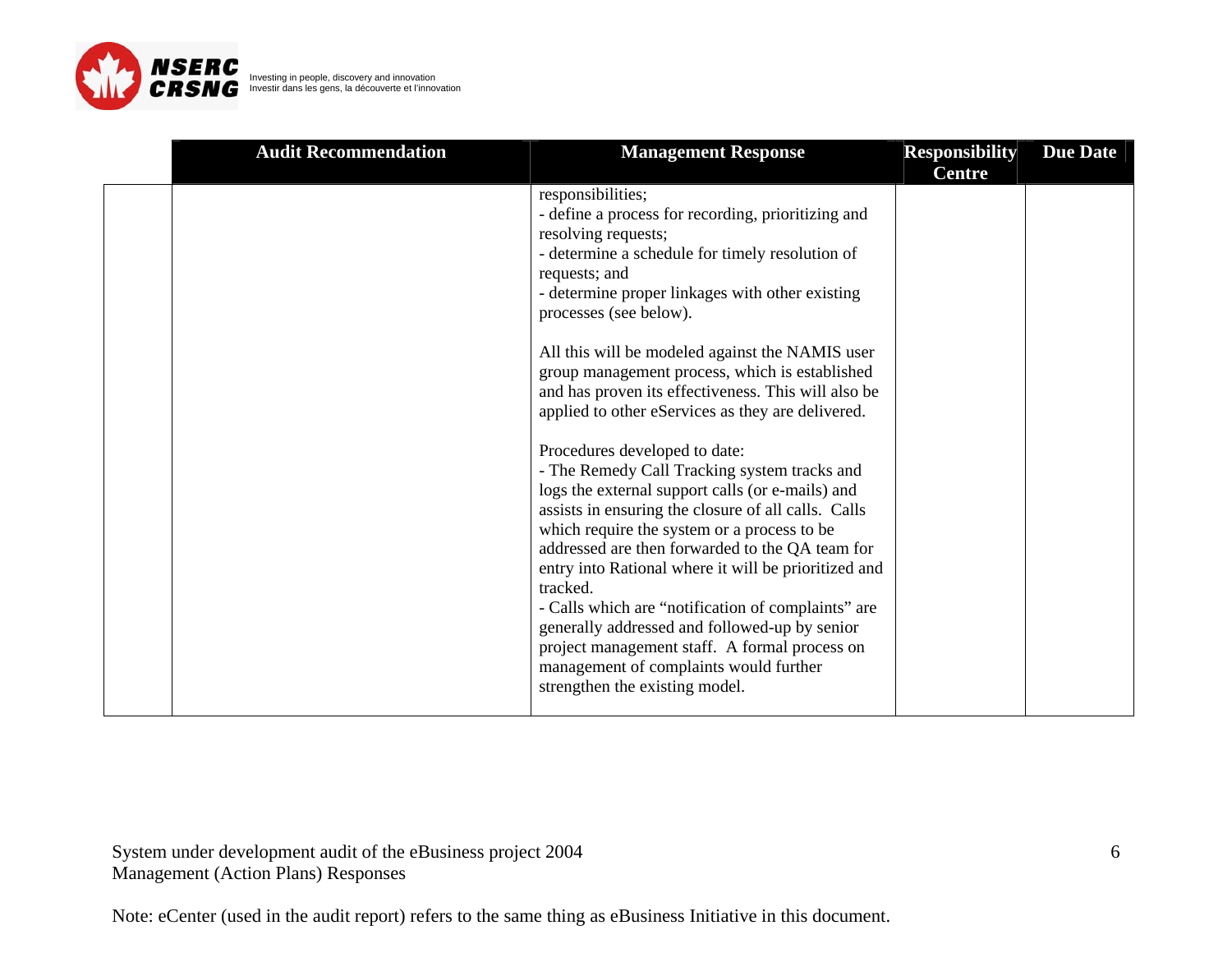

|       | <b>Audit Recommendation</b>                                                                                                                                                                                                                                                                                         | <b>Management Response</b>                                                                                                                                                                                                                                                                                                                                                                                                                                                                                                                                                                                                                                                                                                                                              | <b>Responsibility</b>            | <b>Due Date</b> |
|-------|---------------------------------------------------------------------------------------------------------------------------------------------------------------------------------------------------------------------------------------------------------------------------------------------------------------------|-------------------------------------------------------------------------------------------------------------------------------------------------------------------------------------------------------------------------------------------------------------------------------------------------------------------------------------------------------------------------------------------------------------------------------------------------------------------------------------------------------------------------------------------------------------------------------------------------------------------------------------------------------------------------------------------------------------------------------------------------------------------------|----------------------------------|-----------------|
| 3.2.7 | ISD should establish, publish and implement<br>effective practices to ensure that the above-<br>mentioned policy is carried out effectively and<br>efficiently.                                                                                                                                                     | Agreed.<br>Practices have been documented and<br>accompanying workflows are published on the<br>Intranet workgroup segments. The materials will<br>also be reviewed during ramp-up training this<br>summer.<br>In collaboration with the eBusiness Initiative, a<br>review of the materials will be conducted to<br>ensure alignment with the eSubmission user group<br>operations and the new "complaints management"<br>procedure.                                                                                                                                                                                                                                                                                                                                    | <b>Centre</b><br>ISD / eBusiness | Sept 2004       |
| 3.2.8 | NSERC Management should follow up on the<br>above-noted policy and practices, to ensure that<br>they get done in a timely fashion.                                                                                                                                                                                  | Agreed. Proper reports will be provided to<br>Management.                                                                                                                                                                                                                                                                                                                                                                                                                                                                                                                                                                                                                                                                                                               | Steering<br>Committee            | Ongoing         |
| 3.2.9 | ISD should a) review and update its<br>documentation policy and practices; b) ensure<br>that practices are effective, i.e. balance level of<br>effort with payback in terms of reduced effort in<br>maintenance and enhancements; and c) ensure<br>that practices are carried out according to up-<br>dated policy. | Agreed. The ISD teams have developed template<br>standards for business requirements, functional<br>specification, technical specifications and QA test<br>plans (scripts). Each is tied to a phase within the<br>system development life cycle. Signoff of the<br>business and functional specifications act as<br>milestones and "gates" to the next phases of the<br>life cycle. All completed documentation is<br>recorded in a standard project segment on the<br>Intranet. All ISD team members are familiar with<br>the materials and how to use them – the practice<br>has been integrated into the project cycle.<br>Upon finalization of the project documentation it<br>will be released from the workgroup segment to<br>the public domain of the Intranet. | <b>ISD</b>                       | Sept 2004       |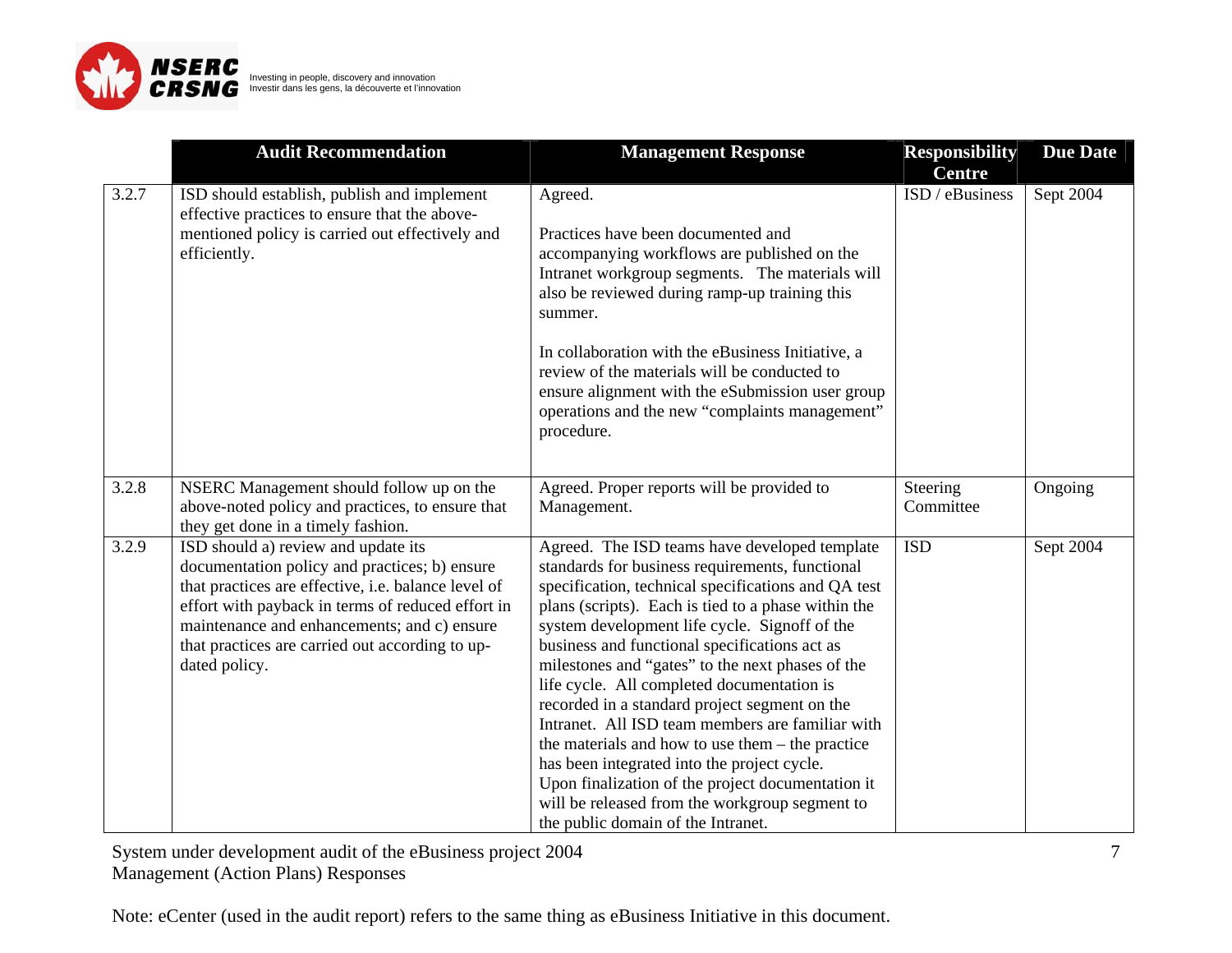

|       | <b>Audit Recommendation</b>                                                                                                                                                                                                                                                                                                                                                                                | <b>Management Response</b>                                                                                                                                                                                                                                                                                                                                                                                                                                                                                                                                                                                                                                                                                                          | <b>Responsibility</b><br><b>Centre</b> | <b>Due Date</b>  |
|-------|------------------------------------------------------------------------------------------------------------------------------------------------------------------------------------------------------------------------------------------------------------------------------------------------------------------------------------------------------------------------------------------------------------|-------------------------------------------------------------------------------------------------------------------------------------------------------------------------------------------------------------------------------------------------------------------------------------------------------------------------------------------------------------------------------------------------------------------------------------------------------------------------------------------------------------------------------------------------------------------------------------------------------------------------------------------------------------------------------------------------------------------------------------|----------------------------------------|------------------|
|       | Post-Mortem of the 2003 eSubmission Cycle                                                                                                                                                                                                                                                                                                                                                                  |                                                                                                                                                                                                                                                                                                                                                                                                                                                                                                                                                                                                                                                                                                                                     |                                        |                  |
|       | <b>4.1 Progress on Project Deliverables</b>                                                                                                                                                                                                                                                                                                                                                                |                                                                                                                                                                                                                                                                                                                                                                                                                                                                                                                                                                                                                                                                                                                                     |                                        |                  |
| 4.1.1 | The eBusiness Initiative should ensure that<br>project scheduling be done continuously and<br>effectively. This means that the eBusiness<br>Initiative should have the resources necessary to<br>maintain the project schedule at all times, and<br>that the project schedule accurately reflect all<br>components of the eBusiness Project to the<br>lowest level of detail needed for effective control. | Agreed. The responsibilities associated with<br>project planning, scheduling and updating is under<br>the full-time project integrator.<br>Project managers have the responsibility to<br>develop and maintain their own plans and<br>schedules and submit them to the project<br>integrator for incorporation into the Master Plan.<br>A project planning and scheduling tutorial has<br>been developed and used to provide training to all<br>project managers. This tutorial will be formalized<br>into a procedure as soon as we have enough<br>experience with the process to guarantee its<br>effectiveness. This tutorial specifies the level of<br>detail project managers need to include in their<br>plans and schedules. | eBusiness<br>Initiative                | Sept 2004        |
| 4.1.2 | The eBusiness Initiative should ensure that the<br>project management software utilized should<br>have the capability of nesting layers of detail, that<br>the schedule should exploit this capability and<br>that this nesting capability should be utilized in<br>reporting the project to various audiences.                                                                                            | Agreed. This is in progress.<br>MS-Project is the software chosen for the<br>eBusiness Master Plan. The eBusiness Initiative is<br>in the process of establishing and improving a<br>comprehensive Master Plan according to<br>established standards to be followed in all aspects<br>of the eBusiness Initiative. This process was<br>started with the appointment of the project<br>integrator in the Spring 2003. The Auditor has<br>seen an earlier version of the Master Plan, which<br>has been significantly improved since then. The                                                                                                                                                                                        | eBusiness<br>Initiative                | end-June<br>2004 |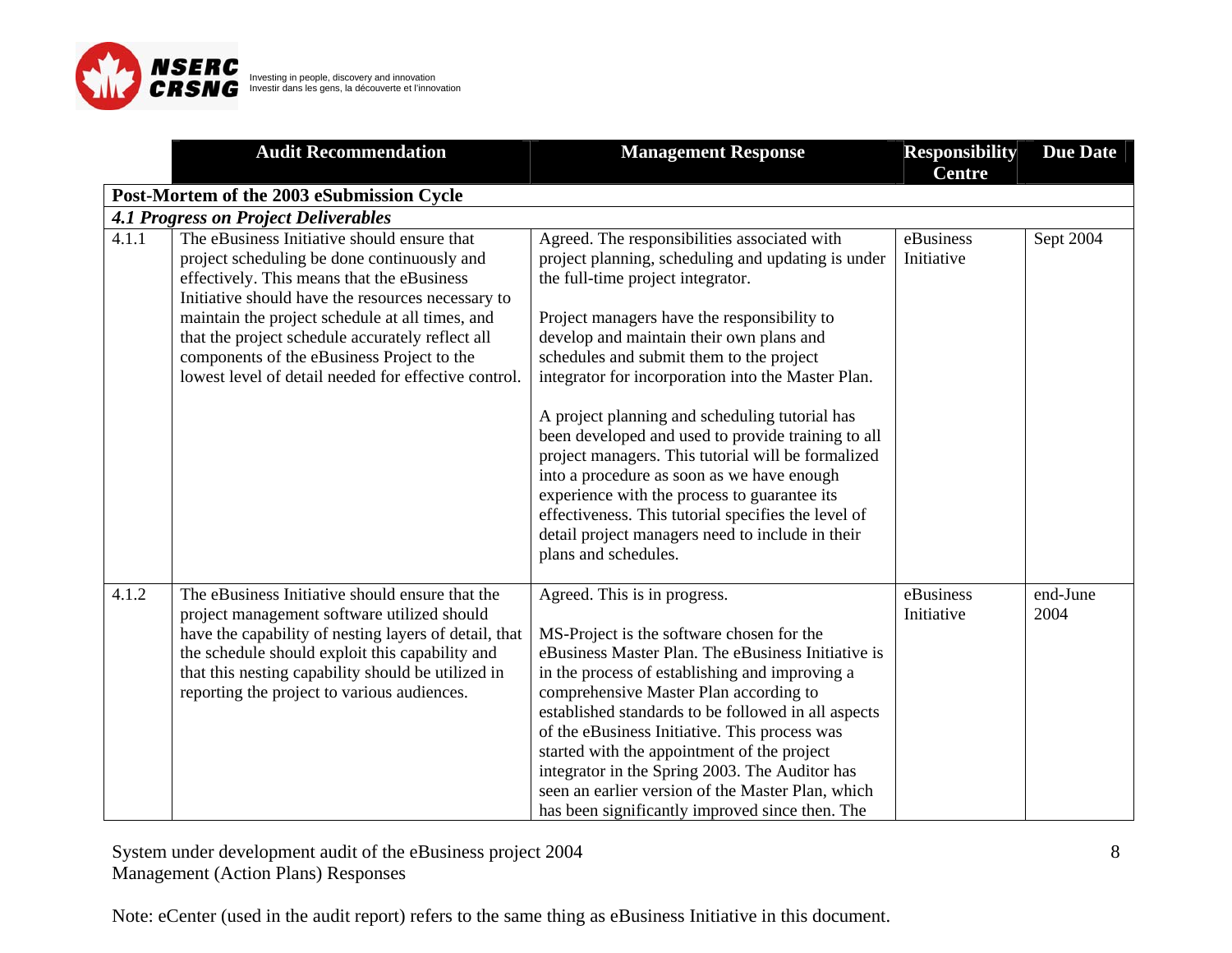

|       | <b>Audit Recommendation</b>                                                                                                                                                                                                                                                                                                                                                                                        | <b>Management Response</b>                                                                                                                                                                                                                                                                                                                                                                                                        | <b>Responsibility</b><br><b>Centre</b> | <b>Due Date</b> |
|-------|--------------------------------------------------------------------------------------------------------------------------------------------------------------------------------------------------------------------------------------------------------------------------------------------------------------------------------------------------------------------------------------------------------------------|-----------------------------------------------------------------------------------------------------------------------------------------------------------------------------------------------------------------------------------------------------------------------------------------------------------------------------------------------------------------------------------------------------------------------------------|----------------------------------------|-----------------|
|       |                                                                                                                                                                                                                                                                                                                                                                                                                    | Master Plan includes proper levels of detail, with<br>roll-up capabilities that can be used as a function<br>of the intended audience.                                                                                                                                                                                                                                                                                            |                                        |                 |
|       | <b>4.2 Progress on System Performance</b>                                                                                                                                                                                                                                                                                                                                                                          |                                                                                                                                                                                                                                                                                                                                                                                                                                   |                                        |                 |
| 4.2.1 | ISD should establish and implement a policy of<br>tracking a limited number of key performance<br>indicators. The suggested number is three, but<br>this number could be higher or lower depending<br>on the need by NSERC management to be<br>informed. The suggested indictors are a) System<br>Downtime – Elapsed, b) System Downtime –<br>Incidents, and c) Complaints Received from<br><b>External Users.</b> | This was addressed prior to publication of the<br>final report. Due to the nature of the architecture<br>and the need to interpret system generated<br>messages of "downtime," a manual process was<br>implemented to record both system downtime<br>incidents (Production and Pilot environments)<br>only) as well as elapsed time.<br>"Complaints received from External Users" will<br>(must) be tied to Recommendation 3.2.6. | <b>ISD</b>                             | Complete        |
| 4.2.2 | The eBusiness Initiative should track and report<br>two additional performance indicators: d) Percent<br>Complete – overall project, including individual<br>components where appropriate; and e) Overall<br>Cost, when cost data become available.                                                                                                                                                                | Agreed.<br>Point "d" will be addressed once the Master Plan<br>is completed and fully functional.<br>Point "e" is already in place.                                                                                                                                                                                                                                                                                               | eBusiness<br>Initiative                | Aug 2004        |
| 4.2.3 | NSERC senior management, with input from the<br>Management Committee, should review the<br>suggested indicators, substitute as desired and<br>request that the approved set be tracked and<br>reported on a regular basis.                                                                                                                                                                                         | This recommendation will be addressed through<br>the regular progress reporting process to<br>Management. A new format for the progress<br>report, which accounts for those measures, has<br>been in use since April 1, 2004. Feedback from<br>Management will continue to be monitored to<br>ensure the reports address Management's needs.                                                                                      | Steering<br>Committee                  | June 2004       |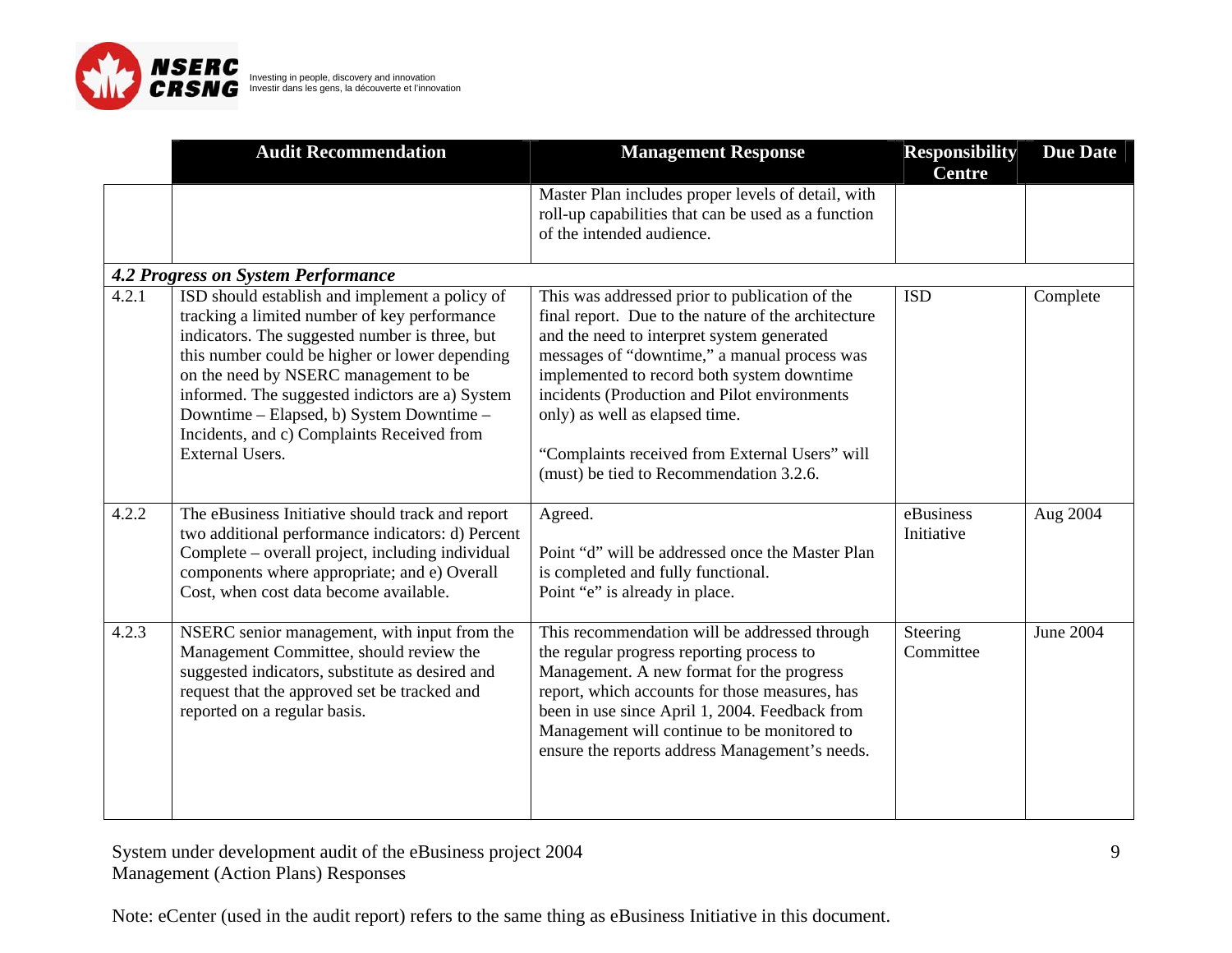

|                      | <b>Audit Recommendation</b>                                                                                                                                                                                                                           | <b>Management Response</b>                                                                                                                                                                                                                                                                                                                                                                                                                                                                                                                                                                                                                                                                                                                               | <b>Responsibility</b><br><b>Centre</b> | <b>Due Date</b>                                                |
|----------------------|-------------------------------------------------------------------------------------------------------------------------------------------------------------------------------------------------------------------------------------------------------|----------------------------------------------------------------------------------------------------------------------------------------------------------------------------------------------------------------------------------------------------------------------------------------------------------------------------------------------------------------------------------------------------------------------------------------------------------------------------------------------------------------------------------------------------------------------------------------------------------------------------------------------------------------------------------------------------------------------------------------------------------|----------------------------------------|----------------------------------------------------------------|
| 4.2.4                | ISD and the eBusiness Initiative should devise<br>the means for tracking the indicators for which<br>they are responsible, and report results to<br>management on a regular and routine basis. The<br>suggested reporting frequency is monthly.       | See 4.2.3. A two-week Management reporting<br>cycle has been in place since the inception of the<br>eBusiness Initiative in May 2001. This process,<br>under the responsibility of the project integrator,<br>will be adapted to include reporting on proper<br>indicators.                                                                                                                                                                                                                                                                                                                                                                                                                                                                              | eBusiness<br>Initiative                | Aug 2004                                                       |
|                      | <b>New / Ongoing Risk Factors</b><br>5.1 Governance                                                                                                                                                                                                   |                                                                                                                                                                                                                                                                                                                                                                                                                                                                                                                                                                                                                                                                                                                                                          |                                        |                                                                |
| $\overline{5}.1.3.1$ | The eBusiness Initiative should provide<br>XXXXXX Exempt Privacy Act with a full<br>range of training and coaching in the practice of<br>project scheduling and in the specific use of MS<br>Project, which is NSERC's chosen scheduling<br>software. | In progress.<br>This is a recognized need which is addressed<br>through a mix of general and personalized<br>training. XXXXXX Exempt Privacy Act. This<br>program was selected because of its strong<br>eBusiness component. This has been recognized<br>as professional development for this employee and<br>costs have been defrayed by NSERC. XXXXXX<br>Exempt Privacy Act also received a two-day<br>personalized training by a professional project<br>manager on the project management techniques in<br>use by the eBusiness Initiative. Another one-day<br>personalized training session is planned and will<br>cover the details of project scheduling and<br>progress indicator measurements with the<br>eBusiness Master Plan as a test case. | eBusiness<br>Initiative                | Personalized<br>training in<br>scheduling:<br>end-June<br>2004 |
| 5.1.3.2              | NSERC management should require all project<br>participants – including the eBusiness Initiative,<br>ISD and program branches – to provide<br>reasonably accurate estimates of the time and<br>resources they plan to use in the project. Note        | Agreed. In progress.<br>See 4.1.1.<br>Each project charter and the fiscal year planning<br>process involve presenting estimates of time and                                                                                                                                                                                                                                                                                                                                                                                                                                                                                                                                                                                                              | eBusiness/ISD                          | End-June<br>2004 but<br>with<br>continuous<br>improve-         |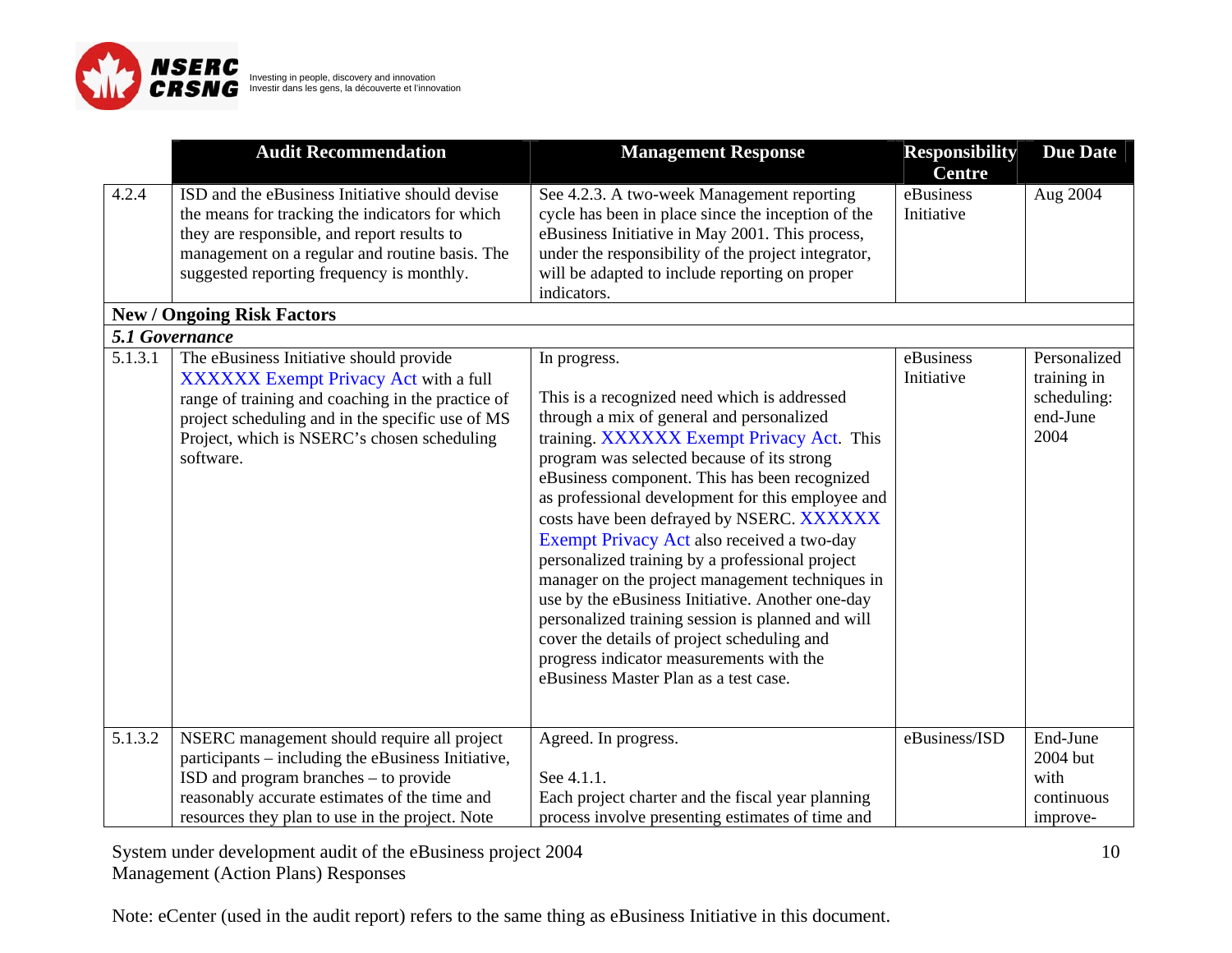

|             | <b>Audit Recommendation</b>                                                                                                                                                                                                                                                                                                                                                                                                                                                                                                                                                     | <b>Management Response</b>                                                                                                                                                                                                                                                                                                                                                                                                                                                                                                                                                                                                                                                                                                                                                                                                                                                                                                                                                               | <b>Responsibility</b><br><b>Centre</b> | <b>Due Date</b>                                                                    |
|-------------|---------------------------------------------------------------------------------------------------------------------------------------------------------------------------------------------------------------------------------------------------------------------------------------------------------------------------------------------------------------------------------------------------------------------------------------------------------------------------------------------------------------------------------------------------------------------------------|------------------------------------------------------------------------------------------------------------------------------------------------------------------------------------------------------------------------------------------------------------------------------------------------------------------------------------------------------------------------------------------------------------------------------------------------------------------------------------------------------------------------------------------------------------------------------------------------------------------------------------------------------------------------------------------------------------------------------------------------------------------------------------------------------------------------------------------------------------------------------------------------------------------------------------------------------------------------------------------|----------------------------------------|------------------------------------------------------------------------------------|
|             | that this is the only realistic way that one can<br>estimate the level of effort and duration of project<br>components.                                                                                                                                                                                                                                                                                                                                                                                                                                                         | resources required on a per-project basis. Projects<br>will not proceed until approval is obtained from<br>the Steering Committee. Note that this is a<br>relatively new process at NSERC. Proper<br>emphasis needs to be put on the importance of<br>collecting this data regularly from all participants,<br>of keeping the plans up-to-date and<br>revising/confirming our estimates regularly. It is<br>expected that our methodology for determining<br>time and resource allocation will be improved<br>significantly through collecting and analysing this<br>data.                                                                                                                                                                                                                                                                                                                                                                                                               |                                        | ments                                                                              |
| 5.2 Project |                                                                                                                                                                                                                                                                                                                                                                                                                                                                                                                                                                                 |                                                                                                                                                                                                                                                                                                                                                                                                                                                                                                                                                                                                                                                                                                                                                                                                                                                                                                                                                                                          |                                        |                                                                                    |
| 5.2.1.1     | NSERC management should commission the<br>preparation of an eBusiness Master Plan. This<br>Plan should scope the work remaining to<br>complete the implementation of the original<br>eBusiness vision, updated as appropriate with<br>work completed to date (including the Project<br>Blueprint), as well as changes in the business<br>environment, and developments in technology<br>since the original Plan was created. The Plan<br>should also be time-scaled and costed, so that<br>NSERC management can allocate financial and<br>other resources to ensure completion. | While this recommendation is valid, we are of the<br>opinion it has been at least partially addressed<br>throughout the life of the eBusiness Initiative.<br>While the detailed Master Plan schedule is<br>currently being worked on, Management has<br>received high-level Master Plans since the<br>beginning of the project. A high-level schedule<br>and costs were included in the eBusiness Strategy<br>developed by Accenture in May 2001. This plan<br>was refined through the IT implementation<br>planning exercise (Project BluePrint) delivered in<br>Fall 2002, and each fiscal year's planning<br>included a revision of the project objectives, work<br>accomplished and work remaining. High-level<br>costing is presented each time. Considering the<br>recent software and hardware acquisitions and the<br>changes in NSERC's strategic direction (mainly as<br>a result of the new NSERC Vision), the eBusiness<br>Vision has been updated and an exercise to update | eBusiness<br>Initiative                | High-level<br>planning: in<br>place.<br><b>BluePrint</b><br>revisions:<br>Dec 2004 |

11

System under development audit of the eBusiness project 2004 Management (Action Plans) Responses